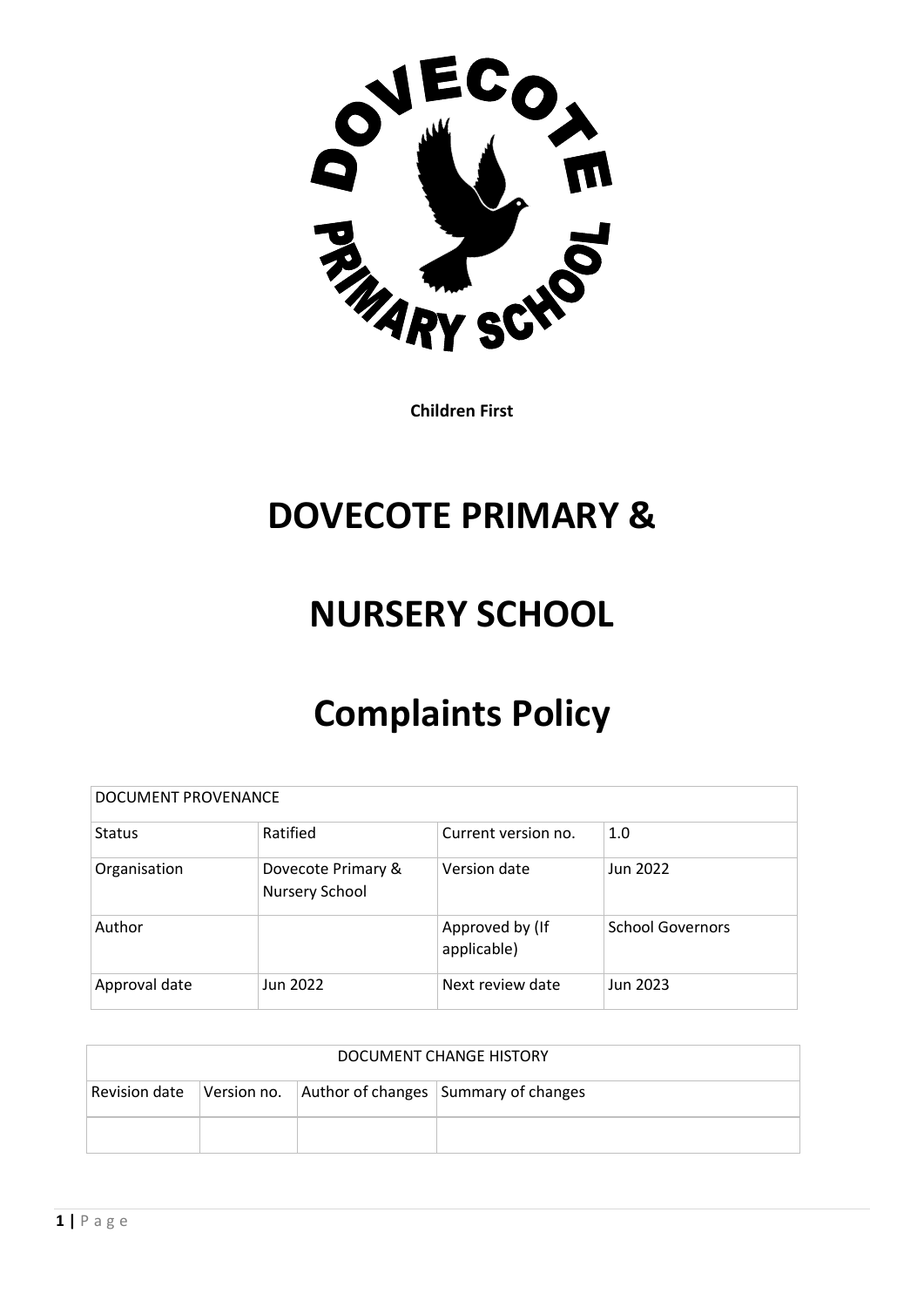# DOVECOTE PRIMARY AND NURSERY SCHOOL

# PROCEDURE FOR DEALING WITH CONCERNS AND COMPLAINTS INCLUDING MANAGING SERIAL AND UNREASONABLE COMPLAINTS

Reviewed April 2022

*This Procedure aligns with the DfE Guidance: 'Best Practice Advice for School Complaints Procedures 2020: Departmental advice for maintained schools, maintained nursery schools and local authorities, January 2021'.*

*This Procedure is in accordance with Section 29 of the Education Act 2002*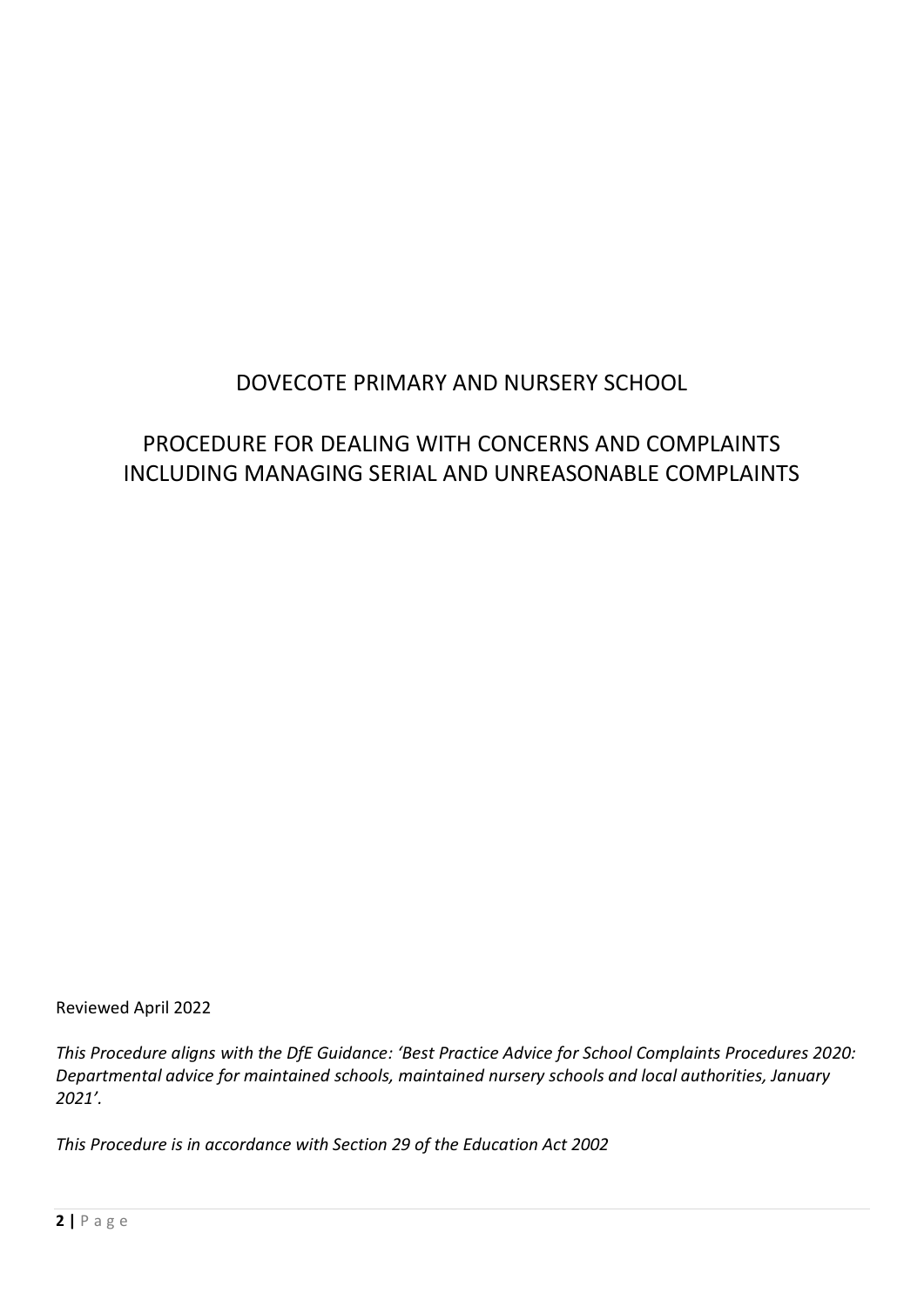# Contents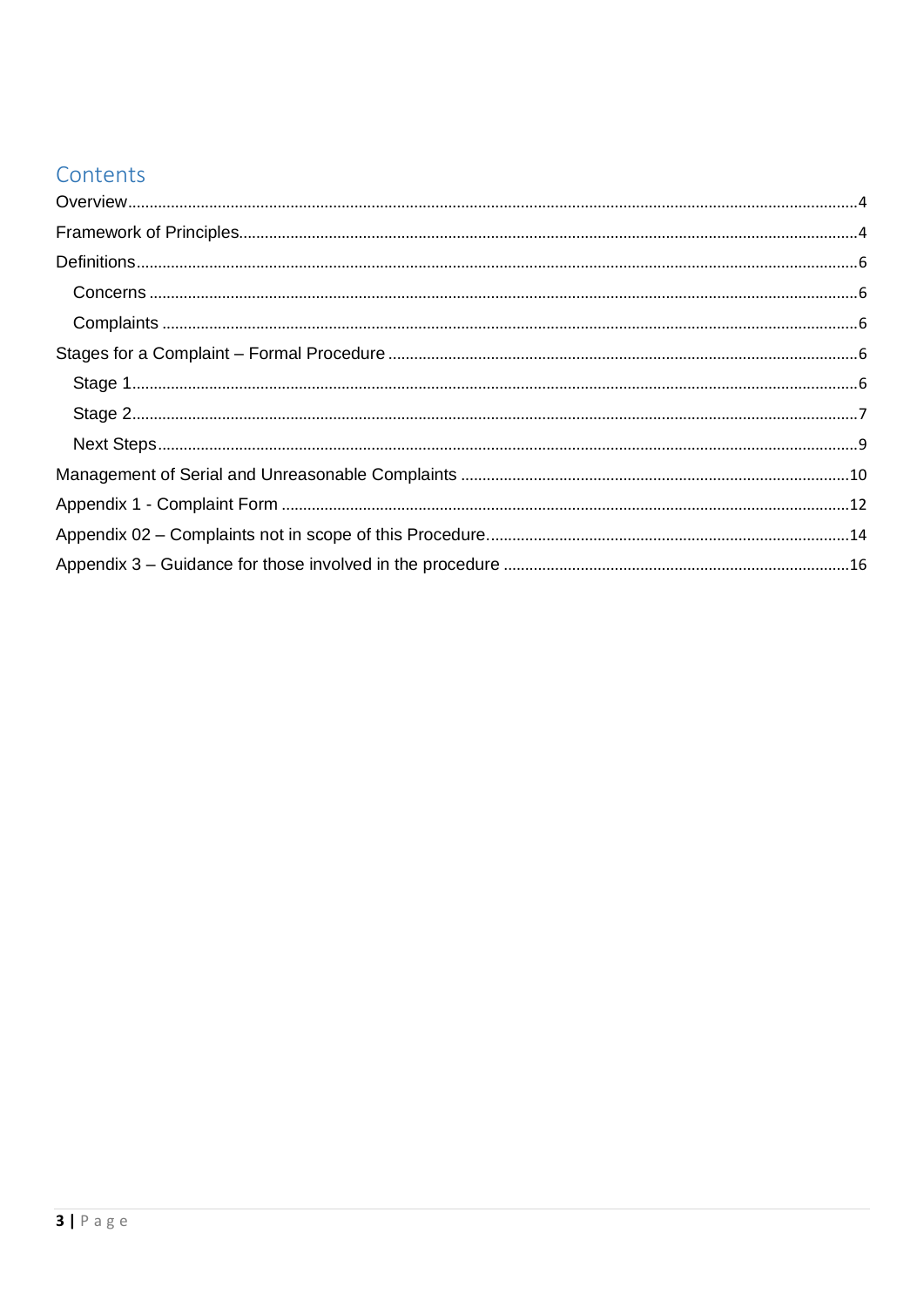# <span id="page-3-0"></span>**Overview**

This Procedure applies to all complaints relating to the school and to any community facilities or services that the school provides. There are certain complaints which fall outside the remit of this complaints procedure, as detailed in appendix 02. All Third party providers offering community facilities or services through the use of the School's premises or facilities have their own complaints procedure in place.

The school values the views of all stakeholders, with staff working to build positive relationships with all parents. Please do contact us should you have any concerns so that they can be resolved.

The term "complainant" has been used for all those bringing a complaint against Dovecote Primary School and Nursery and includes all complainants, not specifically parents or carers.

# <span id="page-3-1"></span>**Framework of Principles**

Dovecote Primary's Complaints Procedure is designed to:

- Encourage resolution of problems by informal means if possible
- Be easily accessible and publicised
- Be simple to understand and use
- Be impartial
- Be non-adversarial
- Allow swift handling with established time-limits for action and keeping people informed of the progress
- Ensure a full and fair and independent investigation
- Respect confidentiality
- Address all the points at issue and provide an effective response and appropriate redress, where necessary
- Provide information to the school's senior leadership team so that practice can be improved.

In accordance with equality law, we will consider making reasonable adjustments if required, to enable complainants to access and complete this complaints procedure. For instance, providing information in alternative formats, assisting complainants in raising a formal complaint or holding meetings in accessible locations.

We will not normally investigate anonymous complaints. However, the headteacher or Chair of Governors, if appropriate, will determine whether the complaint warrants an investigation.

You must raise the complaint within three months of the incident or, where a series of associated incidents have occurred, within three months of the last of these incidents. We will consider complaints made outside of this time frame if exceptional circumstances apply.

We will consider complaints made outside of term time to have been received on the first school day after the holiday period.

If other bodies are investigating aspects of the complaint, for example the police, local authority (LA) safeguarding teams or Tribunals, this may impact on our ability to adhere to the timescales within this procedure or result in the procedure being suspended until those public bodies have completed their investigations.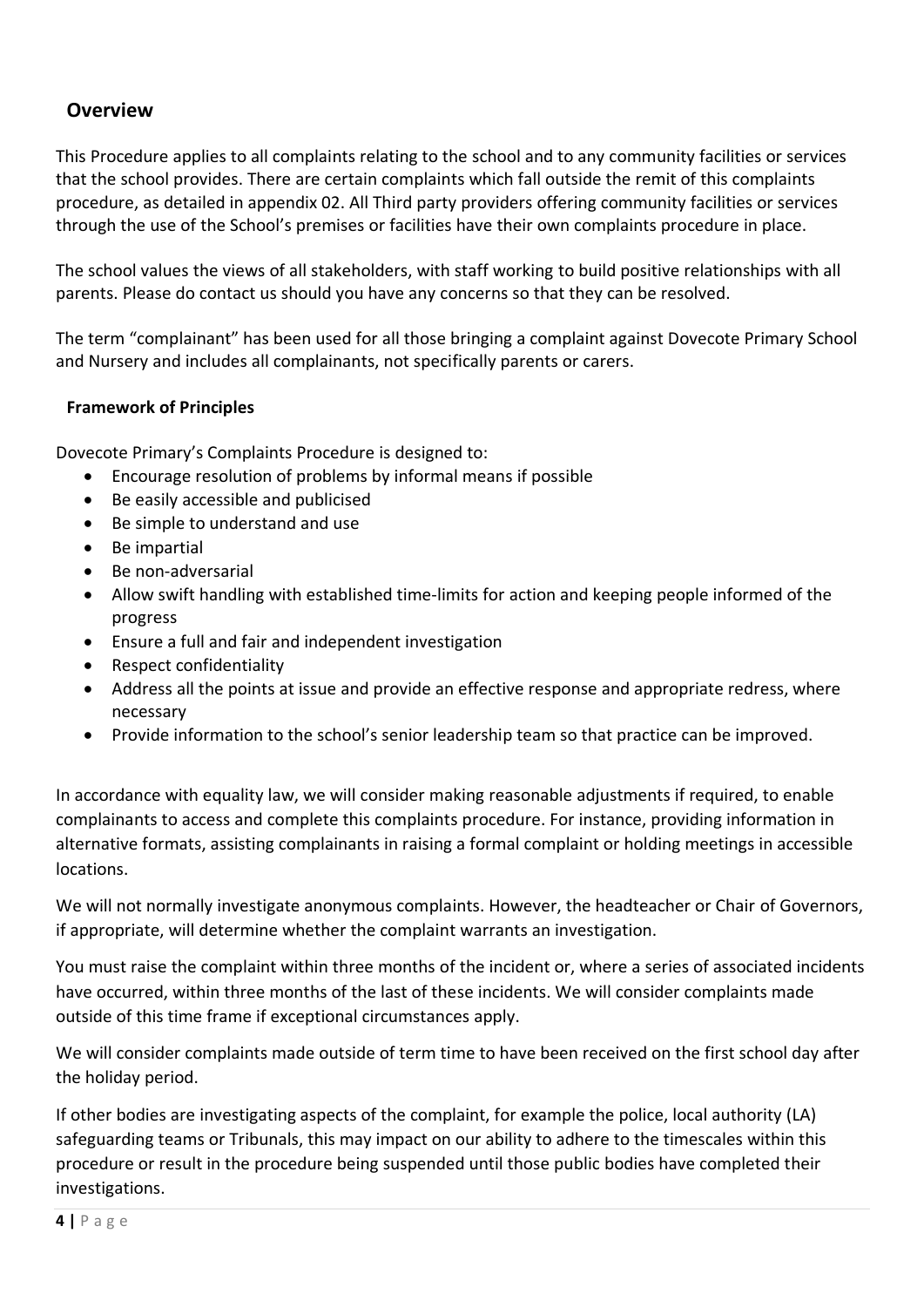If a complainant commences legal action against Dovecote Primary and Nursery School in relation to their complaint, we will consider whether to suspend the complaints procedure in relation to their complaint until those legal proceedings have concluded.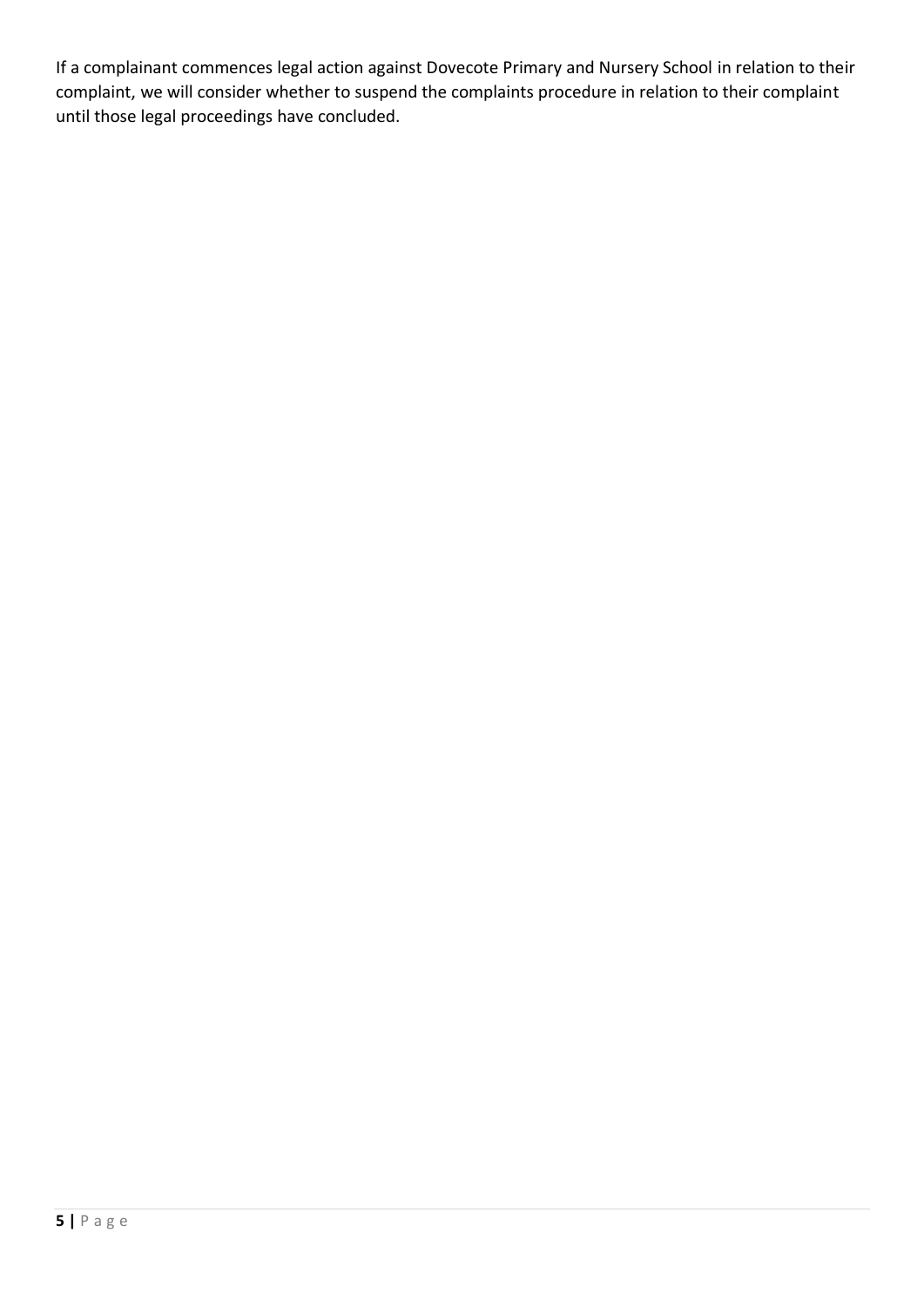## <span id="page-5-0"></span>**Definitions**

A concern may be defined as '*an expression of worry or doubt over an issue considered to be important for which reassurances are sought'*.

A complaint may be defined as '*an expression of dissatisfaction however made, about actions taken or a lack of action*'.

It is in everyone's interest that concerns and complaints are resolved at the earliest possible stage. Many issues can be resolved informally, without the need to use the formal stages of the complaints procedure. Dovecote Primary and Nursery School takes concerns seriously and will make every effort to resolve the matter as quickly as possible.

## <span id="page-5-1"></span>**Concerns**

A concern can be made in person, in writing or by telephone. They may also be made by a third party acting on behalf on a complainant, as long as they have appropriate consent to do so.

Concerns should be raised with either the class teacher, phase leader, deputy headteacher or the Headteacher.

If you have difficulty discussing a concern with a particular member of staff, please contact the Headteacher who will refer you to another staff member. Similarly, if the member of staff directly involved feels unable to deal with a concern, the Headteacher will refer you to another staff member. .

## <span id="page-5-2"></span>**Complaints**

If the issue remains unresolved, the next step is to make a formal complaint.

In addition we understand that there are occasions when people would like to raise their concerns formally.

# <span id="page-5-3"></span>**Stages for a Complaint – Formal Procedure**

## <span id="page-5-4"></span>**Stage 1**

Formal complaints must be made to the headteacher (unless they are about the headteacher), via the school office. This may be done in person, in writing (preferably on the Complaint Form – see Appendix 1), or by telephone.

If you require support in completing the Complaints Form please contact the school office.

The headteacher will record the date the complaint is received and will acknowledge receipt of the complaint in writing (either by letter or email) within 5 school days.

Within this response, the headteacher will seek to clarify the nature of the complaint, ask what remains unresolved and what outcome the complainant would like to see. The headteacher can consider whether a face to face meeting is the most appropriate way of doing this.

*Note: The headteacher may delegate the investigation to a member of the school's senior leadership team who has no prior knowledge of the complaint, or an independent investigator,but will retain responsibility for the decision regarding the response to the complaint.*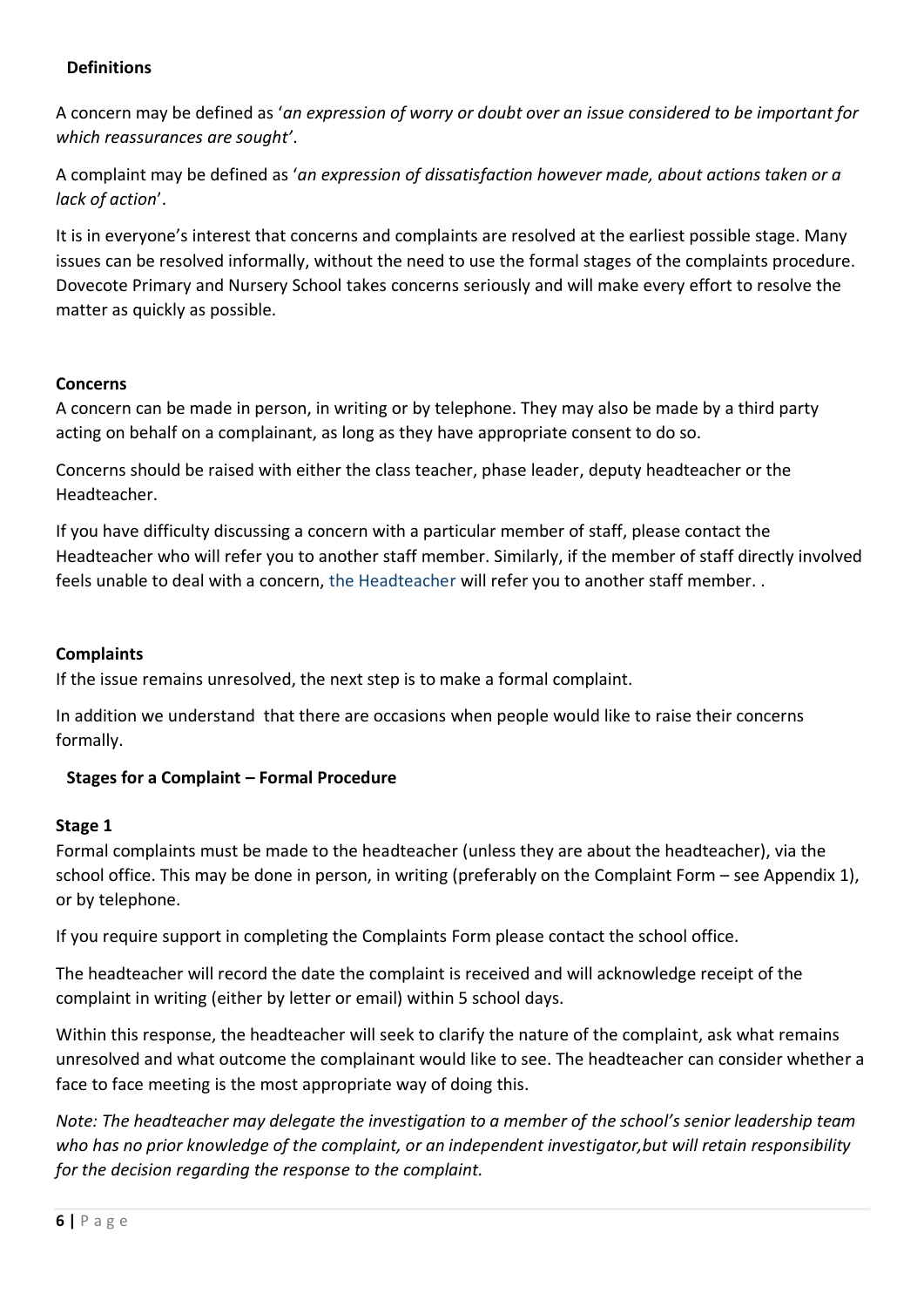During the investigation, the headteacher (or investigator) will:

- if necessary, interview those involved in the matter and/or those complained of, allowing them to be accompanied if they wish
- keep a written record of any meetings/interviews in relation to their investigation.

At the conclusion of their investigation, the headteacher will provide a formal written response within 20 school days of the date of receipt of the complaint. If the headteacher is unable to meet this deadline, they will provide the complainant with an update and revised response date.

The response will detail any actions taken to investigate the complaint and provide a full explanation of the decision made and the reason(s) for it. Where appropriate, it will include details of actions Dovecote Primary and Nursery School will take to resolve the complaint.

The headteacher will advise the complainant of how to escalate their complaint should they remain dissatisfied with the outcome of Stage 1.

If the complaint is about the headteacher, or a member of the governing body (including the Chair or Vice-Chair), a suitably skilled governor or independent investigator will be appointed to complete all the actions at Stage 1.

Complaints about the headteacher or member of the governing body must be made to the Clerk to the governing body, via the school's office..

If the complaint is:

- jointly about the Chair and Vice Chair or
- the entire governing body or
- the majority of the governing body

Stage 1 will be undertaken by an independent investigator. At the conclusion of their investigation, the independent investigator will provide a formal written response.

# <span id="page-6-0"></span>**Stage 2**

If the complainant is dissatisfied with the outcome at Stage 1 and wishes to take the matter further, they can escalate the complaint to Stage 2 – a meeting with members of the governing body's complaints committee, which will be formed of the first three, impartial, governors available. This is the final stage of the complaints procedure.

A request to escalate to Stage 2 must be made to the Clerk to the governing body, via the school office, within 15 school days of receipt of the Stage 1 response.

The Clerk will record the date the complaint is received and acknowledge receipt of the complaint in writing (either by letter or email) within 5 school days.

Requests received outside of this time frame will only be considered if exceptional circumstances apply.

The Clerk will write to the complainant to inform them of the date of the meeting. They will aim to convene a meeting within 20 school days of receipt of the Stage 2 request. If this is not possible, the Clerk will provide an anticipated date and keep the complainant informed.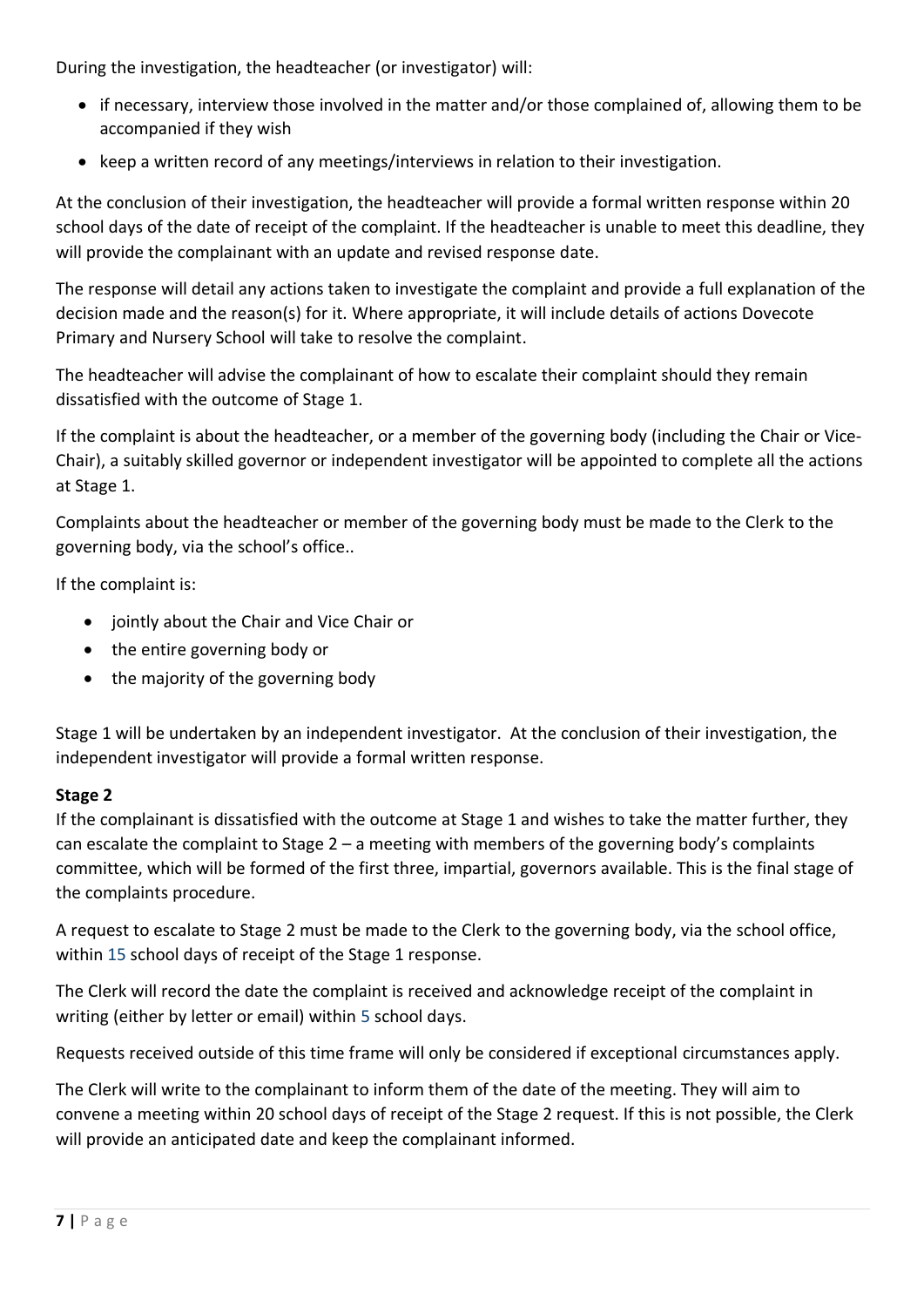If the complainant rejects the offer of three proposed dates, without good reason, the Clerk will decide when to hold the meeting. It will then proceed in the complainant's absence on the basis of written submissions from both parties.

The complaints committee will consist of at least three governors with no prior involvement or knowledge of the complaint. Prior to the meeting, they will decide amongst themselves who will act as the Chair of the Complaints Committee. If there are fewer than three governors from Dovecote Primary School available, the Clerk will source any additional, independent governors through Nottingham Schools Trust. Alternatively, an entirely independent committee may be convened to hear the complaint at Stage 2.

The committee will decide whether to deal with the complaint by inviting parties to a meeting or through written representations, but in making their decision they will be sensitive to the complainant's needs.

If the complainant is invited to attend the meeting, they may bring someone along to provide support. This can be a relative or friend. Generally, we do not encourage either party to bring legal representatives to the committee meeting. However, there may be occasions when legal representation is appropriate.

For instance, if a school employee is called as a witness in a complaint meeting, they may wish to be supported by union and/or legal representation.

*Note: Complaints about staff conduct will not generally be handled under this complaints procedure. Complainants will be advised that any staff conduct complaints will be considered under staff disciplinary procedures, if appropriate, but outcomes will not be shared with them.* 

Representatives from the media are not permitted to attend.

At least 10 school days before the meeting, the Clerk will:

- confirm and notify the complainant of the date, time and venue of the meeting, ensuring that, if the complainant is invited, the dates are convenient to all parties and that the venue and proceedings are accessible
- request copies of any further written material to be submitted to the committee at least 5 school days before the meeting.

Any written material will be circulated to all parties at least 5 school days before the date of the meeting. The committee will not normally accept, as evidence, recordings of conversations that were obtained covertly and without the informed consent of all parties being recorded.

The committee will also not review any new complaints at this stage or consider evidence unrelated to the initial complaint to be included. New complaints must be dealt with from Stage 1 of the procedure.

The meeting will be held in private. Electronic recordings of meetings or conversations are not normally permitted unless a complainant's own disability or special needs require it. Prior knowledge and consent of all parties attending must be sought before meetings or conversations take place. Consent will be recorded in any minutes taken.

The committee will consider the complaint and all the evidence presented. The committee can:

- uphold the complaint in whole or in part
- dismiss the complaint in whole or in part.

If the complaint is upheld in whole or in part, the committee will: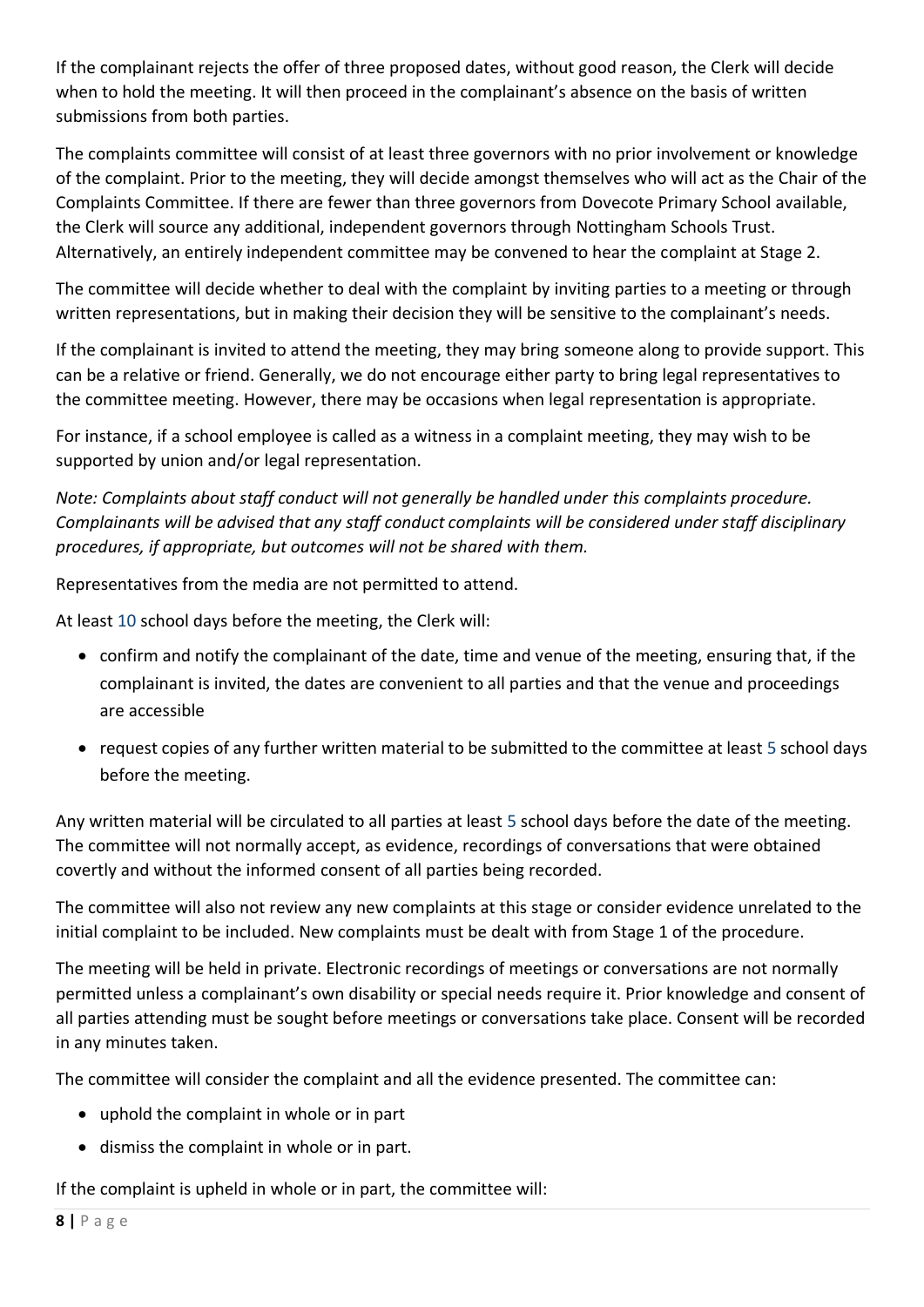- decide on the appropriate action to be taken to resolve the complaint
- where appropriate, recommend changes to the school's systems or procedures to prevent similar issues in the future.

The Chair of the Committee will provide the complainant and Dovecote Primary and Nursery School with a full explanation of their decision and the reason(s) for it, in writing, within 10 school days.

The letter to the complainant will include details of how to contact the Department for Education if they are dissatisfied with the way their complaint has been handled by.

If the complaint is:

- jointly about the Chair and Vice Chair or
- the entire governing body or
- the majority of the governing body

Stage 2 will be heard by a committee of independent governors.

The response will detail any actions taken to investigate the complaint and provide a full explanation of the decision made and the reason(s) for it. Where appropriate, it will include details of actions Dovecote Primary and Nursery School will take to resolve the complaint.

The response will also advise the complainant of how to escalate their complaint should they remain dissatisfied.

#### <span id="page-8-0"></span>**Next Steps**

If the complainant believes the school did not handle their complaint in accordance with the published complaints procedure or they acted unlawfully or unreasonably in the exercise of their duties under education law, they can contact the Department for Education after they have completed Stage 2.

The Department for Education will not normally reinvestigate the substance of complaints or overturn any decisions made by Dovecote Primary and Nursery School. They will consider whether Dovecote Primary and Nursery School has adhered to education legislation and any statutory policies connected with the complaint.

The complainant can refer their complaint to the Department for Education online at: [www.education.gov.uk/contactus,](http://www.education.gov.uk/contactus) by telephone on: 0370 000 2288 or by writing to:

Department for Education Piccadilly Gate Store Street Manchester M1 2WD.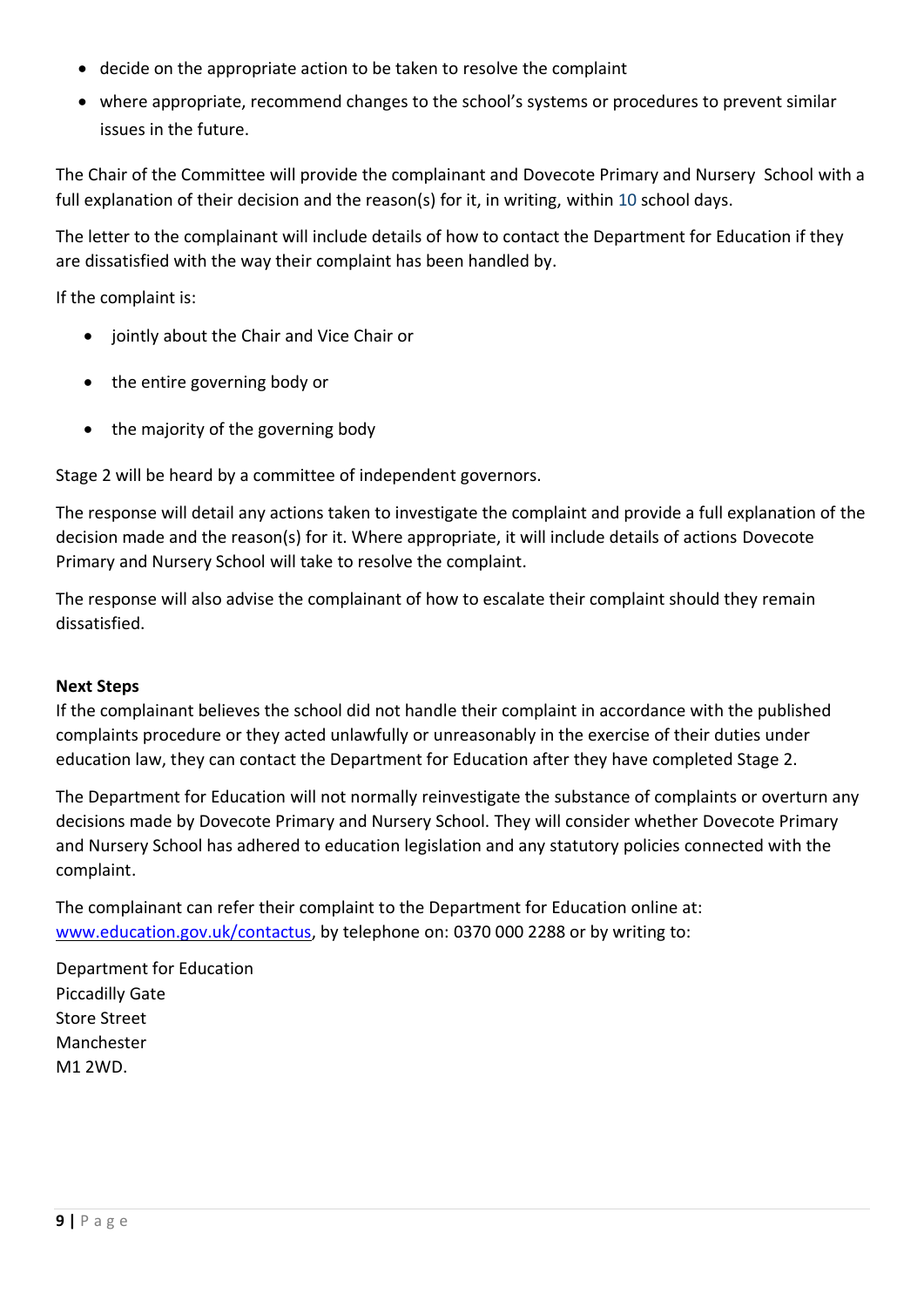## <span id="page-9-0"></span>**Management of Serial and Unreasonable Complaints**

Dovecote primary and Nursery School is committed to dealing with all complaints fairly and impartially, and to providing a high quality service to those who complain. We will not normally limit the contact complainants have with our school. However, we do not expect our staff to tolerate unacceptable behaviour and will take action to protect staff from that behaviour, including that which is abusive, offensive or threatening.

Dovecote primary and Nursery School defines unreasonable behaviour as that which hinders our consideration of complaints because of the frequency or nature of the complainant's contact with the school, such as, if the complainant:

- refuses to articulate their complaint or specify the grounds of a complaint or the outcomes sought by raising the complaint, despite offers of assistance
- refuses to co-operate with the complaints investigation process
- refuses to accept that certain issues are not within the scope of the complaints procedure
- insists on the complaint being dealt with in ways which are incompatible with the complaints procedure or with good practice
- introduces trivial or irrelevant information which they expect to be taken into account and commented on
- raises large numbers of detailed but unimportant questions, and insists they are fully answered, often immediately and to their own timescales
- makes unjustified complaints about staff who are trying to deal with the issues, and seeks to have them replaced
- changes the basis of the complaint as the investigation proceeds
- repeatedly makes the same complaint (despite previous investigations or responses concluding that the complaint is groundless or has been addressed)
- refuses to accept the findings of the investigation into that complaint where the school's complaint procedure has been fully and properly implemented and completed including referral to the Department for Education
- seeks an unrealistic outcome
- makes excessive demands on school time by frequent, lengthy and complicated contact with staff regarding the complaint in person, in writing, by email and by telephone while the complaint is being dealt with
- uses threats to intimidate
- uses abusive, offensive or discriminatory language or violence
- knowingly provides falsified information
- publishes unacceptable information on social media or other public forums.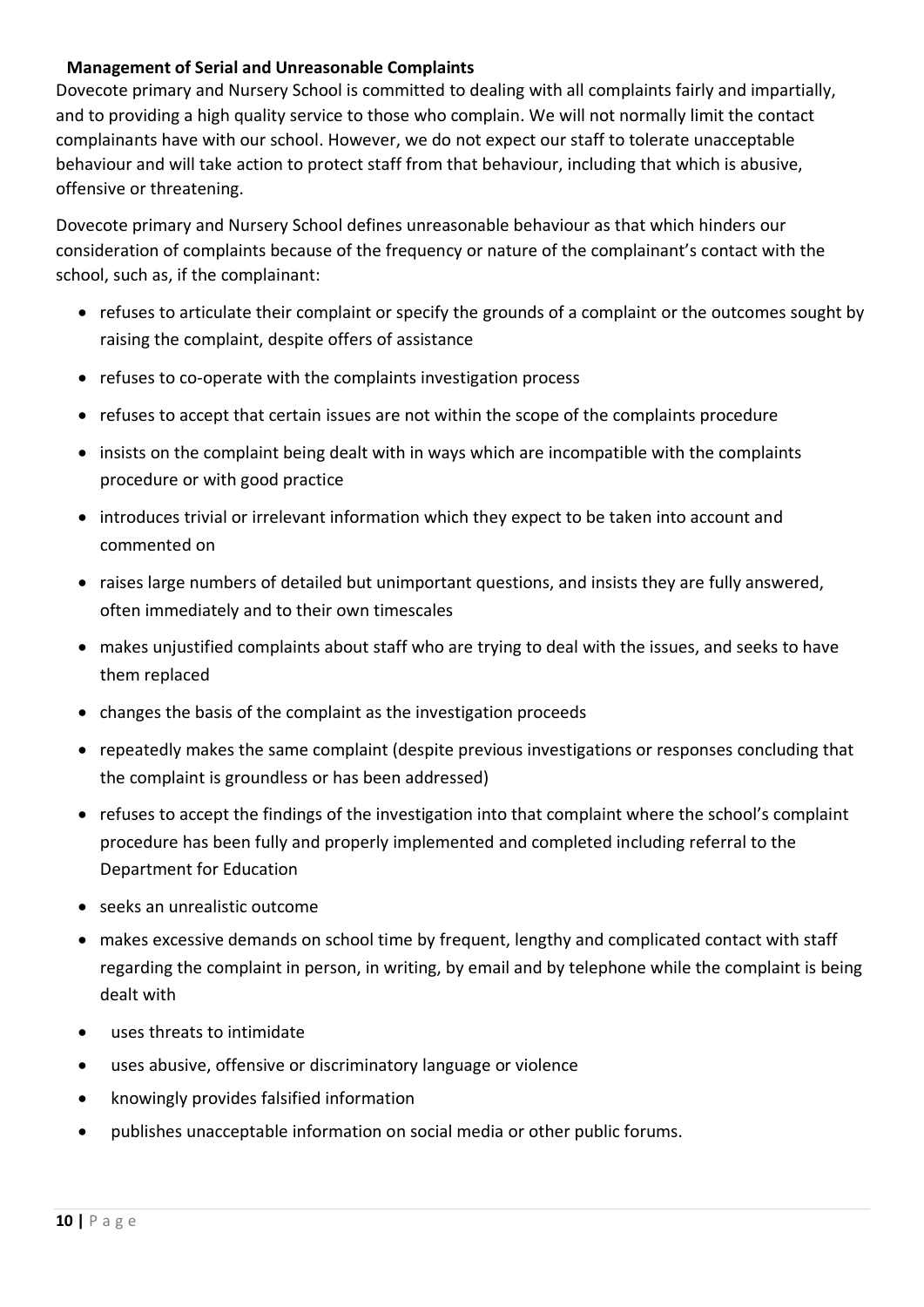Complainants should try to limit their communication with the school that relates to their complaint, while the complaint is being progressed. It is not helpful if repeated correspondence is sent (either by letter, phone, email or text), as it could delay the outcome being reached.

Whenever possible, the headteacher or Chair of Governors will discuss any concerns with the complainant informally before applying an '*unreasonable'* marking.

If the behaviour continues, the headteacher will write to the complainant explaining that their behaviour is unreasonable and ask them to change it. For complainants who excessively contact Dovecote primary and Nursery School causing a significant level of disruption, we may specify methods of communication and limit the number of contacts in a communication plan. This will be reviewed after six months.

In response to any serious incident of aggression or violence, we will immediately inform the police and communicate our actions in writing. This may include barring an individual from Dovecote primary and Nursery School.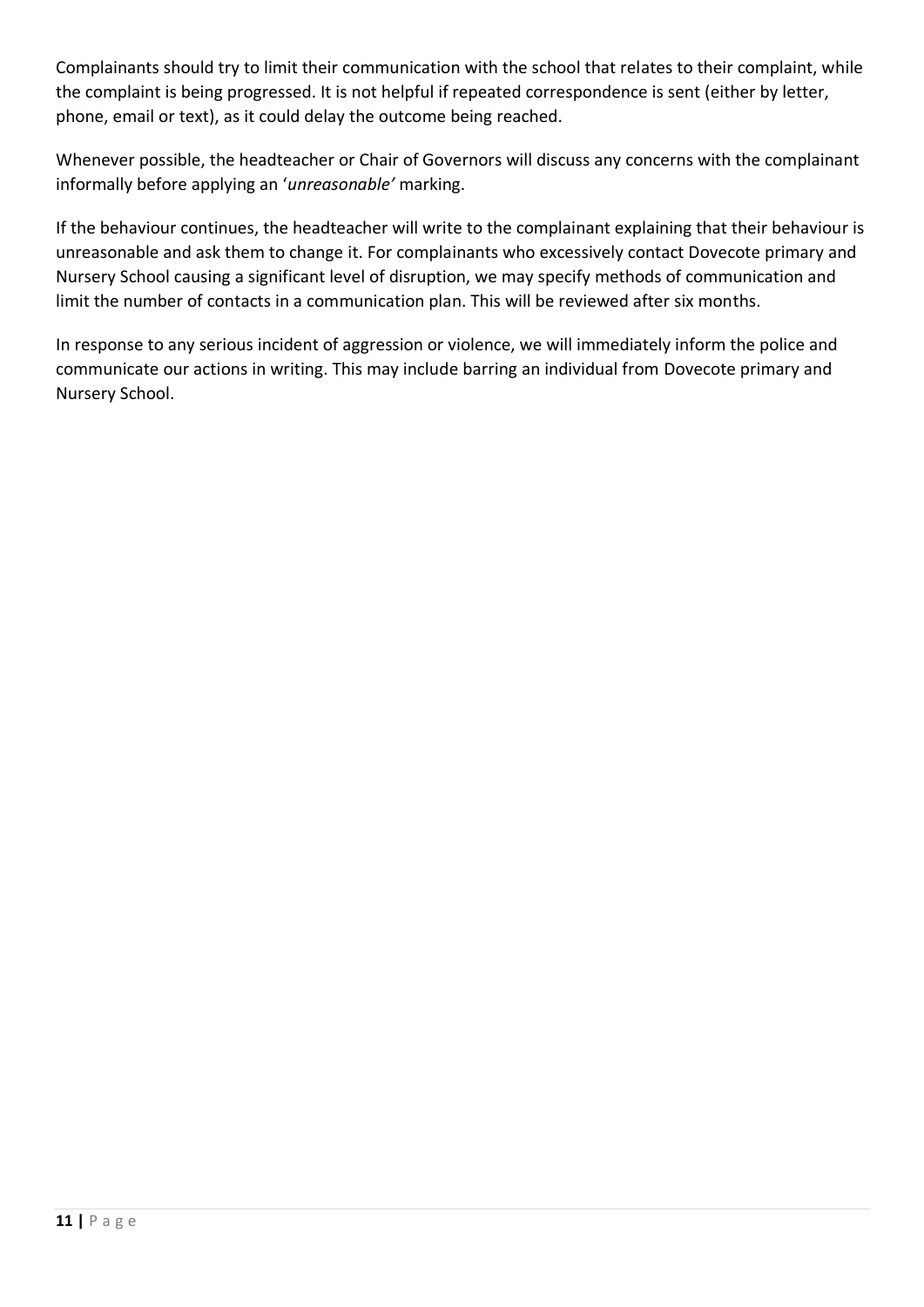#### <span id="page-11-0"></span>**Appendix 1 - Complaint Form**

Please complete and return to the Headteacher, Mrs Guy Clark, or in the case of a complaints against the Headteacher please return to the Chair of the governing body, via the school office. Please place the complaint in a sealed envelope for the attention of the Headteacher / Chair of the governing body and mark it as Confidential.

If you require support in completing the form please contact the Headteacher / chair of the governing body via the school office.

| Your name:                                                                                                     |
|----------------------------------------------------------------------------------------------------------------|
| Pupil's name (if relevant):                                                                                    |
| Your relationship to the pupil (if relevant):                                                                  |
| <b>Address:</b>                                                                                                |
|                                                                                                                |
| Postcode:                                                                                                      |
| Day time telephone number:                                                                                     |
| Evening telephone number:                                                                                      |
| Please give details of your complaint, including whether you have spoken to anybody at the school<br>about it. |
|                                                                                                                |
|                                                                                                                |
|                                                                                                                |
|                                                                                                                |
| What actions do you feel might resolve the problem at this stage?                                              |
|                                                                                                                |
|                                                                                                                |
|                                                                                                                |
| Are you attaching any paperwork? If so, please give details.                                                   |
|                                                                                                                |
|                                                                                                                |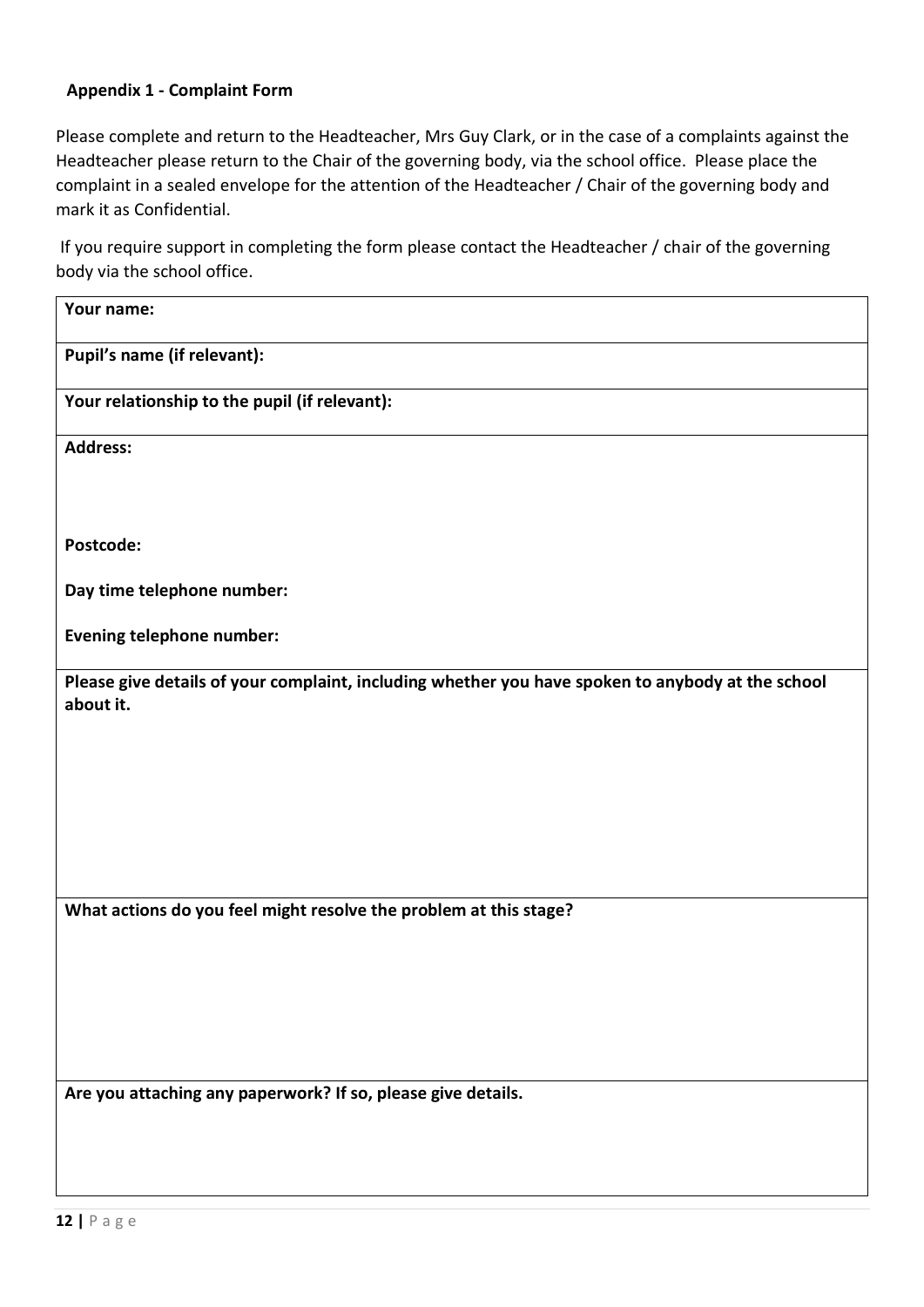**Signature:**

**Date:**

# **Official use**

**Date acknowledgement sent:**

**By whom:** 

**Further Action Taken:**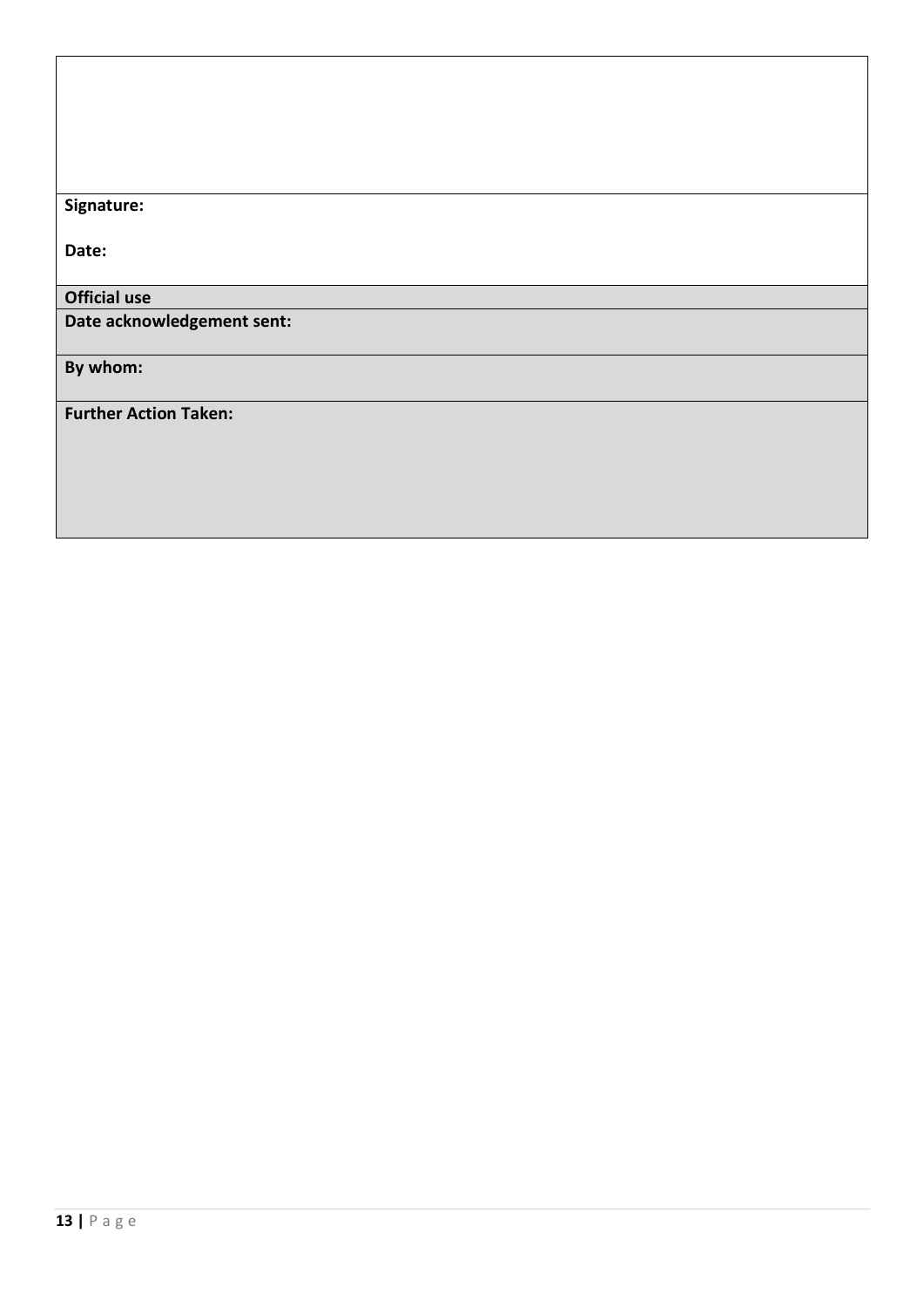# <span id="page-13-0"></span>**Appendix 02 – Complaints not in scope of this Procedure.**

This procedure covers all complaints about any provision of community facilities or services by Dovecote Primary and Nursery School, other than complaints that are dealt with under other statutory procedures, including those listed below.

| <b>Exceptions</b>                                                          | Who to contact                                                                                                                                                                                                                                                              |  |
|----------------------------------------------------------------------------|-----------------------------------------------------------------------------------------------------------------------------------------------------------------------------------------------------------------------------------------------------------------------------|--|
| Admissions to schools                                                      | Concerns about admissions, statutory assessments of Special                                                                                                                                                                                                                 |  |
| Statutory assessments of                                                   | Educational Needs, or school re-organisation proposals should                                                                                                                                                                                                               |  |
| <b>Special Educational Needs</b>                                           | be raised with Nottingham City Education Department                                                                                                                                                                                                                         |  |
| School re-organisation                                                     |                                                                                                                                                                                                                                                                             |  |
| proposals                                                                  |                                                                                                                                                                                                                                                                             |  |
| Matters likely to require a<br>$\bullet$<br>Child Protection Investigation | Complaints about child protection matters are handled under<br>our child protection and safeguarding policy and in accordance<br>with relevant statutory guidance.                                                                                                          |  |
|                                                                            | If you have serious concerns, you may wish to contact the local<br>authority designated officer (LADO) who has local responsibility<br>for safeguarding or the Multi-Agency Safeguarding Hub (MASH).<br>Nottingham City LADO Claire.maclean@nottinghamcity.gov.uk           |  |
| Exclusion of children from<br>school*                                      | Further information about raising concerns about exclusion can<br>be found at: www.gov.uk/school-discipline-<br>exclusions/exclusions.                                                                                                                                      |  |
|                                                                            | *complaints about the application of the behaviour policy can<br>be made through the school's complaints procedure. <link to<br=""/> school behaviour policy>.                                                                                                              |  |
| Whistleblowing                                                             | We have an internal whistleblowing procedure for all our<br>employees, including temporary staff and contractors.                                                                                                                                                           |  |
|                                                                            | The Secretary of State for Education is the prescribed person for<br>matters relating to education for whistleblowers in education<br>who do not want to raise matters direct with their employer.<br>Referrals can be made at: www.education.gov.uk/contactus.             |  |
|                                                                            | Volunteer staff who have concerns about our school should<br>complain through the school's complaints procedure. You may<br>also be able to complain direct to the LA or the Department for<br>Education (see link above), depending on the substance of your<br>complaint. |  |
| • Staff grievances                                                         | Complaints from staff will be dealt with under the school's<br>internal grievance procedures.                                                                                                                                                                               |  |
| • Staff conduct                                                            | Complaints about staff will be dealt with under the school's<br>internal disciplinary procedures, if appropriate.                                                                                                                                                           |  |
|                                                                            | Complainants will not be informed of any disciplinary action<br>taken against a staff member as a result of a complaint.<br>However, the complainant will be notified that the matter is                                                                                    |  |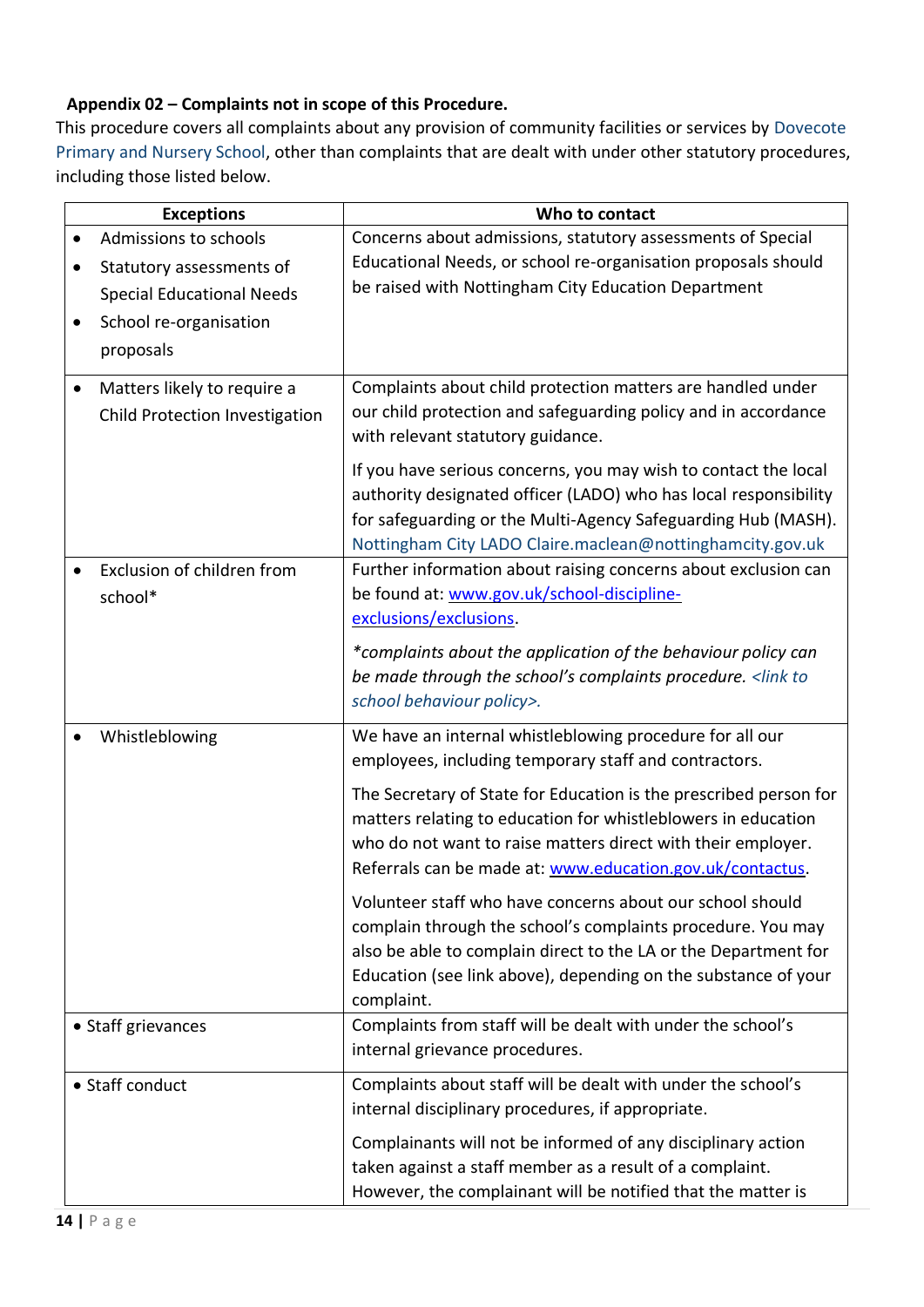|                               | being addressed.                                             |
|-------------------------------|--------------------------------------------------------------|
|                               |                                                              |
| Complaints about services     | Providers should have their own complaints procedure to deal |
| provided by other providers   | with complaints about service. Please contact them direct.   |
| who may use school premises   |                                                              |
| or facilities                 |                                                              |
| National Curriculum - content | Please contact the Department for Education at:              |
|                               | www.education.gov.uk/contactus                               |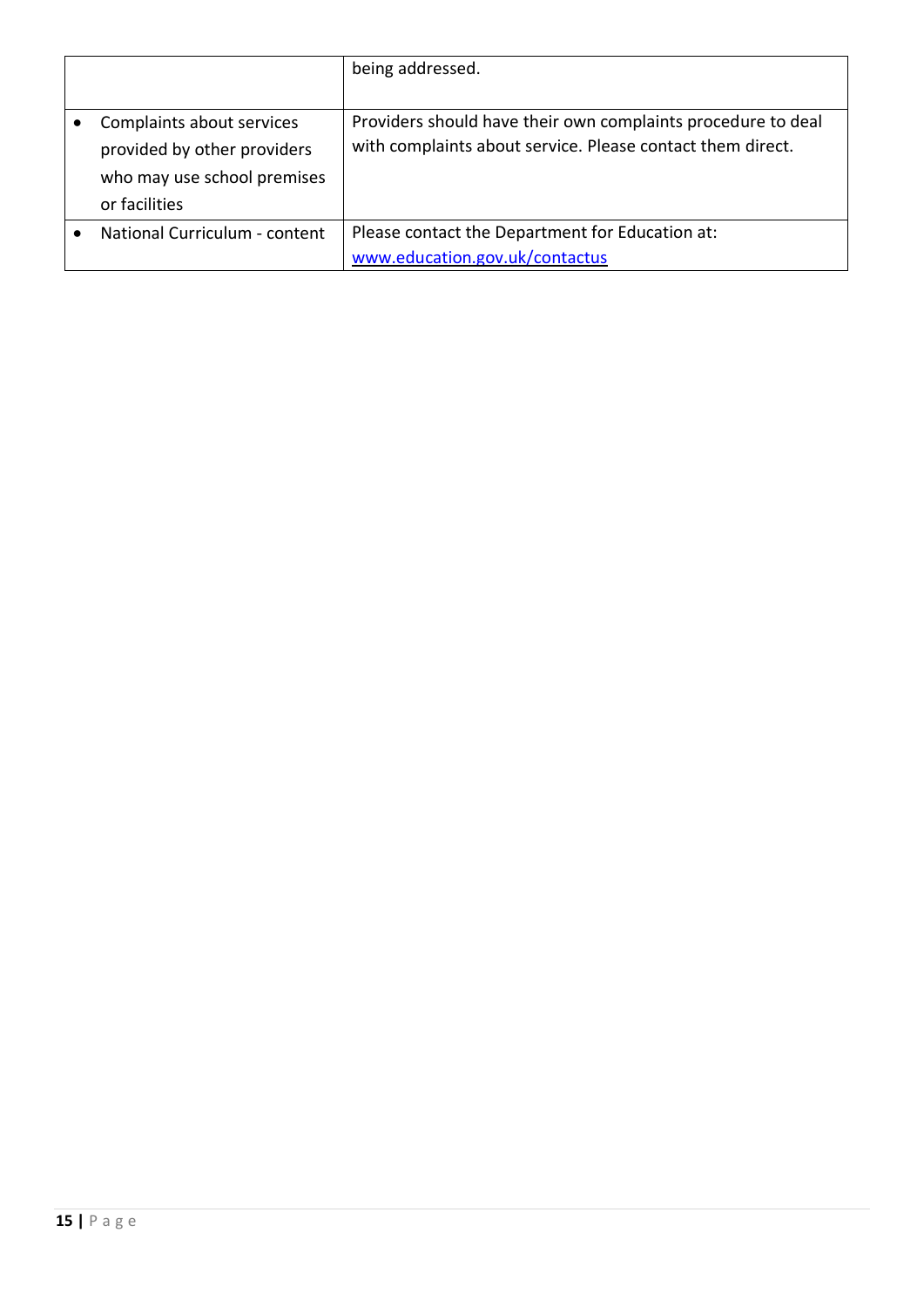## <span id="page-15-0"></span>**Appendix 3 – Guidance for those involved in the procedure**

#### **Guidance for the Complainant**

The complainant will receive a more effective response to the complaint if they:

- explain the complaint in full as early as possible
- co-operate with the school in seeking a solution to the complaint
- respond promptly to requests for information or meetings or in agreeing the details of the complaint
- ask for assistance as needed
- treat all those involved in the complaint with respect
- refrain from publicising the details of their complaint on social media and respect confidentiality.

#### **Guidance for the Investigator**

The investigator's role is to establish the facts relevant to the complaint by:

- providing a comprehensive, open, transparent and fair consideration of the complaint through:
	- $\circ$  sensitive and thorough interviewing of the complainant to establish what has happened and who has been involved
	- o interviewing staff and children/young people and other people relevant to the complaint
	- o consideration of records and other relevant information
	- o analysing information
- liaising with the complainant and the complaints co-ordinator as appropriate to clarify what the complainant feels would put things right.

The investigator should:

- conduct interviews with an open mind and be prepared to persist in the questioning
- keep notes of interviews or arrange for an independent note taker to record minutes of the meeting
- ensure that any papers produced during the investigation are kept securely pending any appeal
- be mindful of the timescales to respond
- prepare a comprehensive report for the headteacher or complaints committee that sets out the facts, identifies solutions and recommends courses of action to resolve problems.

The headteacher or complaints committee will then determine whether to uphold or dismiss the complaint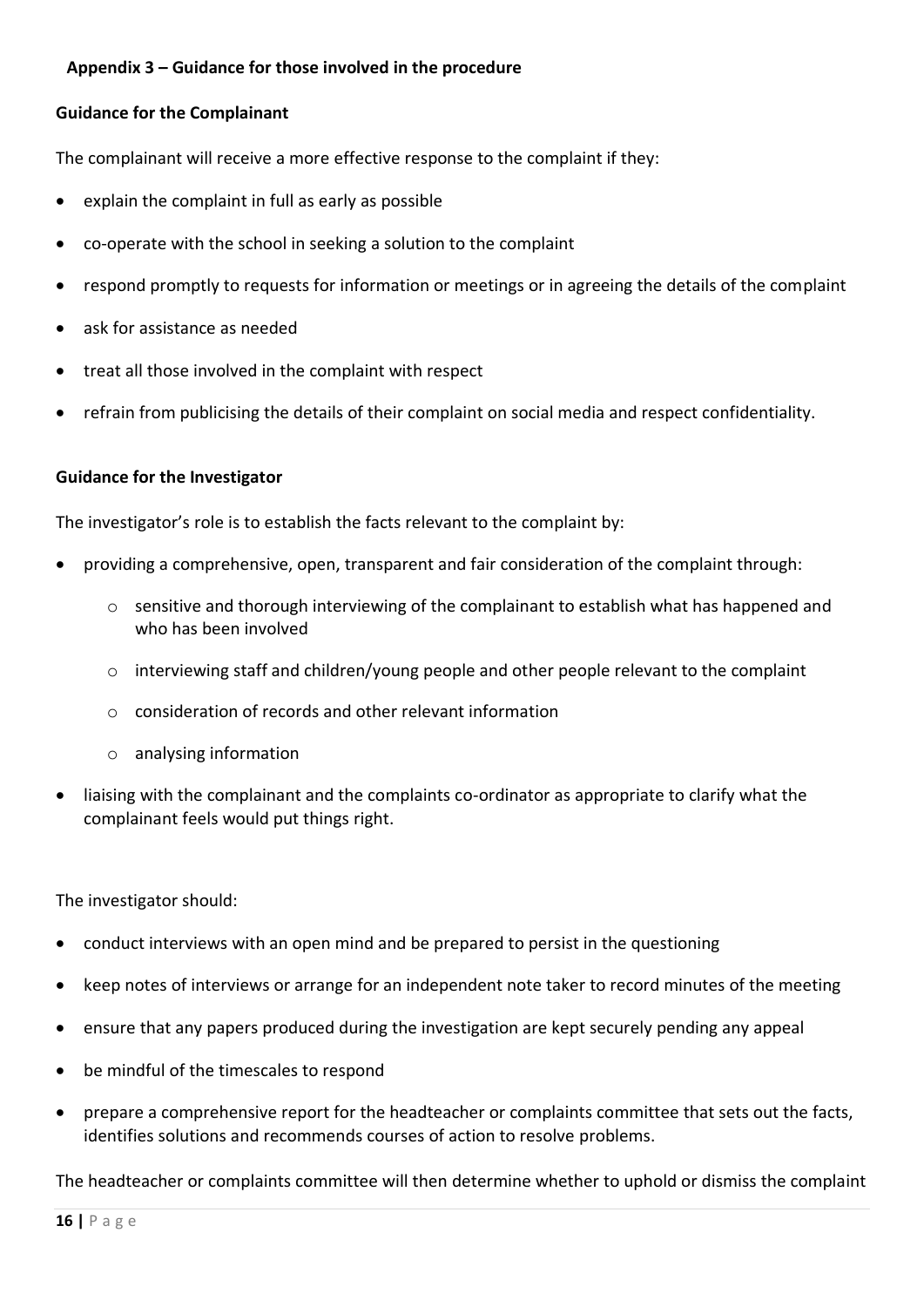and communicate that decision to the complainant, providing the appropriate escalation details.

#### **Guidance for the Complaints Committee Chair**

The committee's chair, who is nominated in advance of the complaint meeting, should ensure that:

- both parties are asked (via the Clerk) to provide any additional information relating to the complaint by a specified date in advance of the meeting
- the meeting is conducted in an informal manner, is not adversarial, and that, if all parties are invited to attend, everyone is treated with respect and courtesy
- complainants who may not be used to speaking at such a meeting are put at ease. This is particularly important if the complainant is a child/young person
- the remit of the committee is explained to the complainant
- written material is seen by everyone in attendance, provided it does not breach confidentiality or any individual's rights to privacy under the DPA 2018 or GDPR.

If a new issue arises it would be useful to give everyone the opportunity to consider and comment upon it; this may require a short adjournment of the meeting

- both the complainant and the school are given the opportunity to make their case and seek clarity, either through written submissions ahead of the meeting or verbally in the meeting itself
- the issues are addressed
- key findings of fact are made
- the committee is open-minded and acts independently
- no member of the committee has an external interest in the outcome of the proceedings or any involvement in an earlier stage of the procedure
- the meeting is minuted
- they liaise with the Clerk

#### **Guidance for Committee Members**

Committee members should be aware that:

- the meeting must be independent and impartial, and should be seen to be so
- No governor may sit on the committee if they have had a prior involvement in the complaint or in the circumstances surrounding it.
- the aim of the meeting should be to resolve the complaint and achieve reconciliation between the school and the complainant